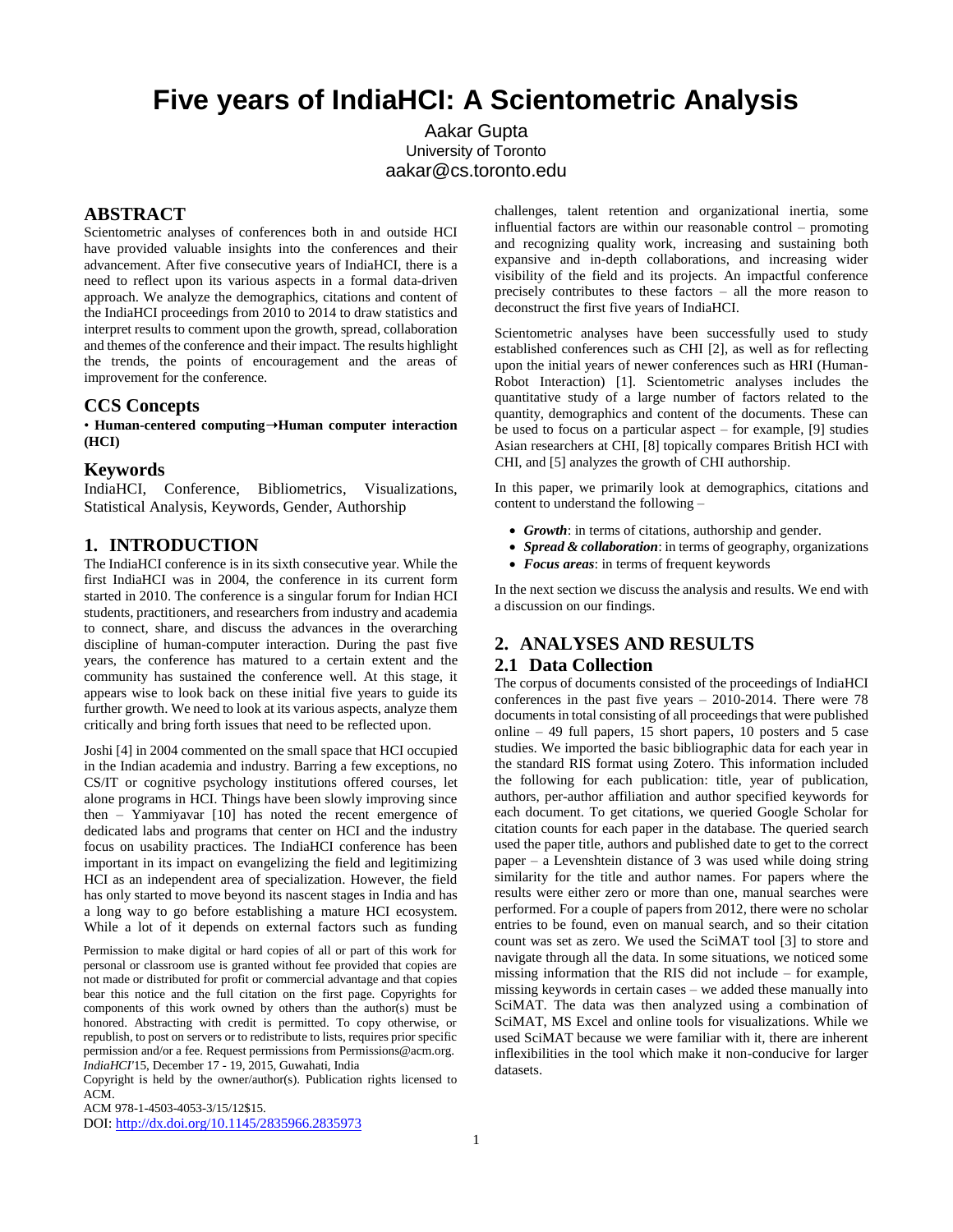

**Figure 1 (left to right): (a) Papers, distinct authors over time, (b) Avg. citations per paper for each year, (c) percentage of authors with n publications over all years, (d) number and percentage of papers for citation counts excluding 2014**

For 2010, 2012 and 2013 the proceedings consist only of full papers. 2011 consisted of full and short papers. Getting the 2012 data was particularly troublesome since the archive was not listed online. We used the conference proceedings dvd to get access to this data. However, the proceedings were in swf format, making automatic information extraction difficult and we manually entered this data. 2013 was co-located with APCHI; we only included papers that were in the IndiaHCI stream. 2014 proceedings consisted of full and short papers, posters and case studies. The source links for 2010-2014, excluding  $2012$  are in the footnote<sup>1</sup>.

In the following subsections, we analyze conference growth over time, spread and collaboration, and focus areas. We will make frequent comparisons with a couple of CHI analyses [2, 5] and the HRI analysis [1] which analyzes the conference's first five years.

## **2.2 Growth (over time)**

The yearly distribution of publications from 2010-2014 was 15, 18, 8, 12, 25 respectively. This represents an inconsistent curve of growth of the size of the conference (Figure 1 (a) in orange).

#### *2.2.1 Authors*

Before we could analyze author data, we needed to fix data issues that involved the same authors appearing with different names in different publications – for instance – Ghosh, S. and Ghosh, Sanjay. To find out such instances, we looked at Levenshtein distances of up to 3 between last names and then manually fixed the cases where the authors were found out to be the same after Google searches.

The total number of distinct authors was 200, making the average number of authors per publication as  $3.21$  (sd = 1.6). Figure 1(a) shows the number of distinct authors over the years in blue. Unsurprisingly, it follows the curve of the number of publications. Figure 1 (c) shows the percentage of authors corresponding to their number of publications in all five years. 170 authors (85%) had only a single publication in five years. We will look at authorship in detail later in the section.

## *2.2.2 Citations*

l

The total citations for all 78 papers were 95, making the average citation for a paper as 1.22. The average citations per year decreases from 2.87 in 2010 to 0.04 in 2014 (Figure 1(b)). As noted in earlier work as well [1], age of a paper is a significant factor for citations – it takes at least a year for the first citations to appear after

<sup>1</sup> <http://dl.acm.org/citation.cfm?id=2227347>

publication and they increase yearly thereafter. 2014 has close to zero citations, which skews the data significantly since 2014 has the highest number of papers. After excluding the 25 papers from 2014, the average citations per paper shoots up to 1.77. However, this figure is still small when compared to the first five years of HRI (Google Scholar citations = 10.32) [1]. According to Oulasvirta [7], CHI has an average citation count of 3.2, but this is based on citations from ACM which usually has less than half of the citations listed on Google Scholar. The number still remains 1.77 when only considering full papers from 2010 to 2013 which falls significantly short of the CHI ACM citation average of 8.2 for full papers [7].

The citations are distributed very non-uniformly across the papers. Figure 1(b) shows the high standard deviation of number of citations from the mean for each year. Figure 1(d) shows the proportion of papers across citations excluding 2014. Close to half the papers have zero citations. This is similar to other analyses which follow the Pareto principle – 20% of papers generate 80% of the citations [7]. Excluding 2014, 20% of IndiaHCI papers get 64% of citations which does not follow Pareto very closely. Although, including 2014, the top 20% of papers receive 78.9% of citations.

#### *2.2.3 Repeat Authorship*

A useful metric of conference growth is repeat authorship. Repeat authorship is an indicator of a community forming around the conference which is beneficial in the long run. 17 authors (8.5%) published in more than one year at the conference. Similar to [5], an exploratory visualization for this data is presented in Figure 2(a). The details can be seen by zooming in. However, some pattern information is available at this normal scale. The figure is arranged left to right, with one column per conference from 2010 to 2014. Each column consists of the names of authors who published at that conference. Authors who published at the first conference, in 2010, are shown in red. If they published in 2011, then they are still shown in red at the bottom of the second column, followed by the authors who first published at the second conference in yellow, and so on. An author appears only once in a given year, regardless of number of papers authored. To make finding names easier, within each cohort of new authors, names are alphabetically listed by last name.

Figure 2(b) and (c) show the same graph for the first five years of HRI and CHI as illustrated by Bartneck [1] and Kaye [5]. As we can see, the number of repeat authors is relatively low for IndiaHCI. The average proportion of returning authors for IndiaHCI is 26.2%

<http://dl.acm.org/citation.cfm?id=2407796>

<http://dl.acm.org/citation.cfm?id=2525194> <http://dl.acm.org/citation.cfm?id=2676702>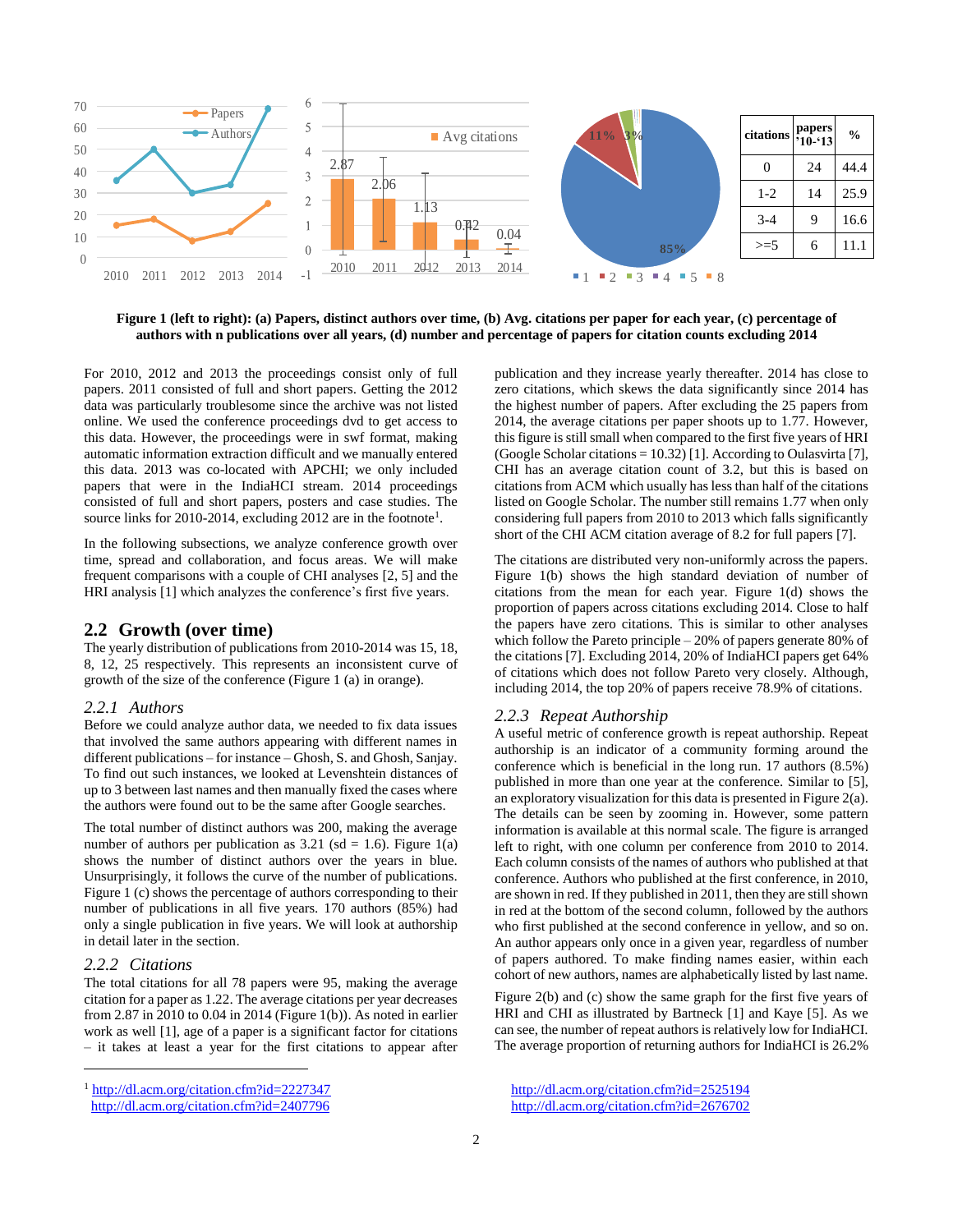

which is lower than the average figure for all years of CHI (37%) as well as first five years of HRI (35%). However, both CHI and HRI might not be the perfect comparison because CHI was the only conference in its field and not a regional conference, while HRI focuses on a particular specialization. Kaye shows the repeat authorship rates for younger conferences such as DIS and CSCW which directly compete with CHI are much lower [5]. The repetition of 2011 authors in 2013 and 2014 is a positive sign, though. As the community grows stronger, these rates should improve.

## *2.2.4 Gender*

To do a gender analysis of authorship, we initially ran an automated gender classifier – the results were error ridden, partly due to the classifier's inability to handle Indian names. We manually classified the gender of the authors based upon their first names – Google searches and online naming lists were used in multiple cases to get rid of any errors.

Of 200 distinct authors, 51 (25%) are female. This is comparable to CHI [5]. Further, the number of female authors has increased from  $2010$  to  $2014 - 7$ , 5, 12, 11, and 18 respectively. Drilling further into the data, we see that 27 of the 51 female authors, i.e. more than 50%, are affiliated to organizations outside India. For male authors, this proportion is 26% - 39 male authors affiliated to organizations outside India out of 149 male authors. IndiaHCI has seen a lot of participation from female authors outside India which boosts the gender ratio of the conference. Only considering Indian authors, the percentage of female authors reduces from 25% to 20%. Figure 3 shows the % of male-female, Indian-non-Indian affiliated authors.



**Figure 3: Gender distribution of authors** 

## **2.3 Spread and Collaboration**

## *2.3.1 Organizations*

We analyzed the number of distinct papers that an organization contributed to during 2010-2014. To understand an organization's impact beyond the number of publications, the total citations associated with an organization was calculated. Inconsistent naming was a problem here as well. For instance - IIT Bombay and Indian Institute of Technology, Bombay. We manually matched these. Also, department information was not considered – IDC - IIT Bombay and IIT Bombay were combined.

On average, a publication had 1.59 affiliations. In all, 67 distinct organizations were listed in the affiliations, of which 14 were associated with more than one publication. Table 1 shows the papers, citations and average citations per paper for the top 15 organizations. IIT Bombay is the most influential organization

**Figure 2 (top, bottom left, bottom right): Repeat authorship for (a) IndiaHCI (b) HRI (c) CHI**

ĥ. €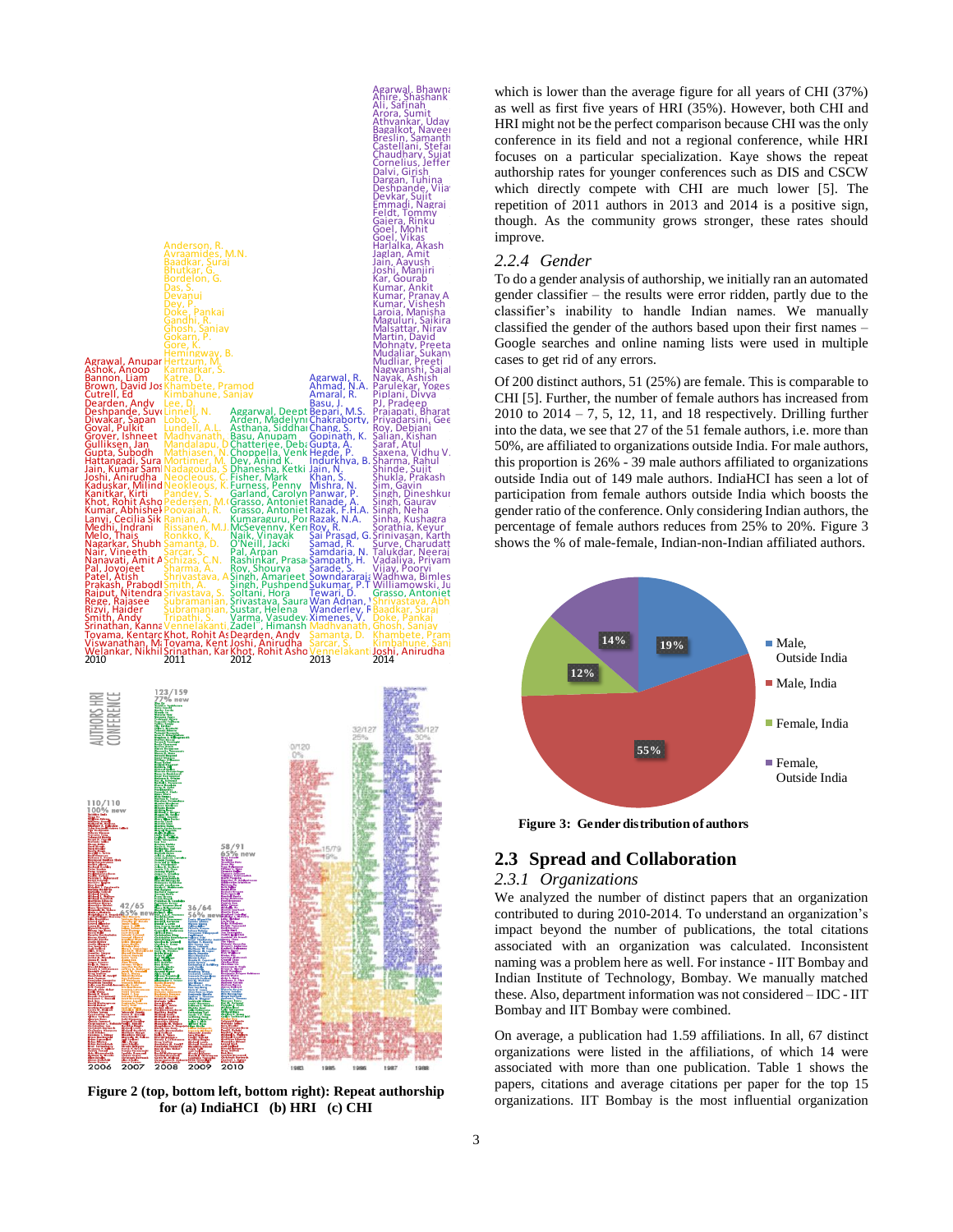leading both in publications and citations. IIT Guwahati had six of its papers in 2014, which causes its citation count to be zero.

| #  | Organization                      | (p)            | papers citations<br>(c) | c/p      |
|----|-----------------------------------|----------------|-------------------------|----------|
| 1  | IIT, Bombay                       | 18             | 20                      | 1.1      |
| 2  | IIT, Guwahati                     | 7              | $\Omega$                | $\Omega$ |
| 3  | Hewlett-Packard Labs, Bangalore   | 6              | 7                       | 1.2      |
| 4  | Tata Consultancy Services Ltd.    | 6              | 6                       | 1        |
| 5  | IIIT, Hyderabad, Hyderabad        | 6              | $\overline{4}$          | 0.7      |
| 6  | IIT, Kharagpur                    | $\overline{4}$ | 5                       | 1.3      |
| 7  | <b>IBM</b> Research, India        | 3              | 3                       | 1        |
| 8  | Sheffield Hallam University, UK   | $\overline{c}$ | 6                       | 3        |
| 9  | KTH Royal, Stockholm              | $\overline{c}$ | 3                       | 1.5      |
| 10 | ABB Research, Bangalore           | $\overline{c}$ | $\overline{c}$          | 1        |
| 11 | University of Washington, Seattle | $\overline{c}$ | 1                       | 0.5      |
| 12 | Xerox Research, Europe            | $\overline{c}$ | $\Omega$                | $\Omega$ |
| 13 | NID, Ahmedabad                    | $\overline{2}$ | $\Omega$                | $\Omega$ |
| 14 | Xerox Research, Bangalore         | $\overline{c}$ | $\Omega$                | 0        |
|    | 15 Microsoft Research, Bangalore  | 1              | 10                      | 10       |

**Table 1: Top 15 organizations by no. of publications**

### *2.3.2 Geography*

We look at the number of papers that a geographical region has contributed to. If a paper has more than one affiliations/authors from a particular region, the paper will only count as one for that region.

Table 2 shows for each region, *orgs* - number of distinct organizations, *papers* - total number of distinct papers that a region has contributed to, *paper %* - percentage of papers contributed to out of the total (*papers*/78), *citations* - total number of citations and *c/p* - average citations per paper. Out of 67 organizations, 29 organizations (43%) are from outside India. However, in terms of contribution to publications, organizations outside India have contributed to 34% of the 78 publications as compared to 84.6% publications having an Indian contribution. Essentially, organizations outside India have been associated with a maximum of 1-2 publications, often in collaboration with Indian organizations. While the dataset isn't large enough to make conclusive interpretations, it can be seen from the c/p ratio that organizations from UK and Europe have been involved in more influential papers on average.

| Table 2: Geographical distribution of papers, citations |  |
|---------------------------------------------------------|--|
|---------------------------------------------------------|--|

| <b>Region</b>         | orgs | papers | paper % | citations | c/p  |
|-----------------------|------|--------|---------|-----------|------|
| India                 | 38   | 66     | 84.6%   | 73        | 1.1  |
| US/Canada             |      | 6      | 7.7%    | 6         |      |
| UK                    | 9    | 8      | 10.3%   | 26        | 3.25 |
| <b>Rest of Europe</b> | 9    | 9      | 11.5%   | 20        | 2.2  |
| Asia/S. America       |      |        | 5.1%    |           | 0.25 |

#### *2.3.3 Academia and Industry*

We analyzed the contributions of universities, companies and independent organizations which include government and nonprofit organizations. Table 3 details the results. Universities are the primary drivers of research, being involved in 77% of the papers. Company contributions are half of university and are in line with the same for CHI [2].

**Table 3: Distribution of paper, citations by organization** 

| <b>Type</b> | orgs | papers | paper% | citations | c/p |
|-------------|------|--------|--------|-----------|-----|
| University  | 31   | 60     | 76.9%  | 76        | 1.3 |
| Company     | 21   | 31     | 39.7%  | 45        | L.  |
| Independent |      |        | 6.4%   |           |     |

Table 4 shows the collaboration data between the three types of organizations. The collaboration between universities and companies have contributed to 17 papers. This implies that more than half of the papers that companies are involved in, are in collaboration with universities. In fact, the c/p for these papers is higher than the average, indicating that papers that come out of these collaborations are more impactful. Although, the numbers are low to consider these conclusive.

**Table 4: Papers, citations by collaborations**

| <b>Collaboration</b>     | papers | $paper\%$ | citations | c/p |
|--------------------------|--------|-----------|-----------|-----|
| University & Company     |        | 21.8%     | 31        |     |
| University & Independent |        | 2.5%      |           | 2.5 |
| Company & Independent    |        | 1.3%      |           |     |

## **2.4 Focus Areas**

The challenge with analyzing paper keywords was in identifying and combining similar keywords to extract patterns. For instance, user-centric-design, user-centric-designs, user-centered-design, user-centered-designs are all the same word and need to be combined. We again utilized plural combinations and Levenshtein distance to automatically combine the ones with a distance of 3. However, there were still a lot of similar meaning keywords left. For instance, mobile, cellular, handheld all imply mobile phones. Further, there were keywords that represented the same subdomain that could be combined. For instance, teaching, students, learning, education all represent education. To solve these issues, we manually created categories for similar keywords. So, the education related keywords were placed under the education keyword category. We created a word cloud of these keyword categories where the size of a word represents the number of distinct publications the keywords of that category appear in (Figure 4 (a)). To make it legible, the figure only consists of keywords that have appeared in at least two publications.

Naturally, process-based keywords such as user-study, design, user-interface etc. are most dominant. These are followed by domain-specific words such as mobile, health, rural, literacy, etc. To identify the dominant themes in IndiaHCI, we take a closer look at these domain keywords. Figure 4(b) shows the top 10 domain keywords based on the total number of citations their corresponding publications have accumulated (orange bars). The blue bars show the corresponding number of publications. Mobile is the keyword associated with most citations and publications. Notably, most of these keywords – literacy, languages, ictd, rural, education, and agriculture – represent themes that are in some ways unique to the Indian context. This is not surprising and shows that the most of the HCI research in India is focused on contextual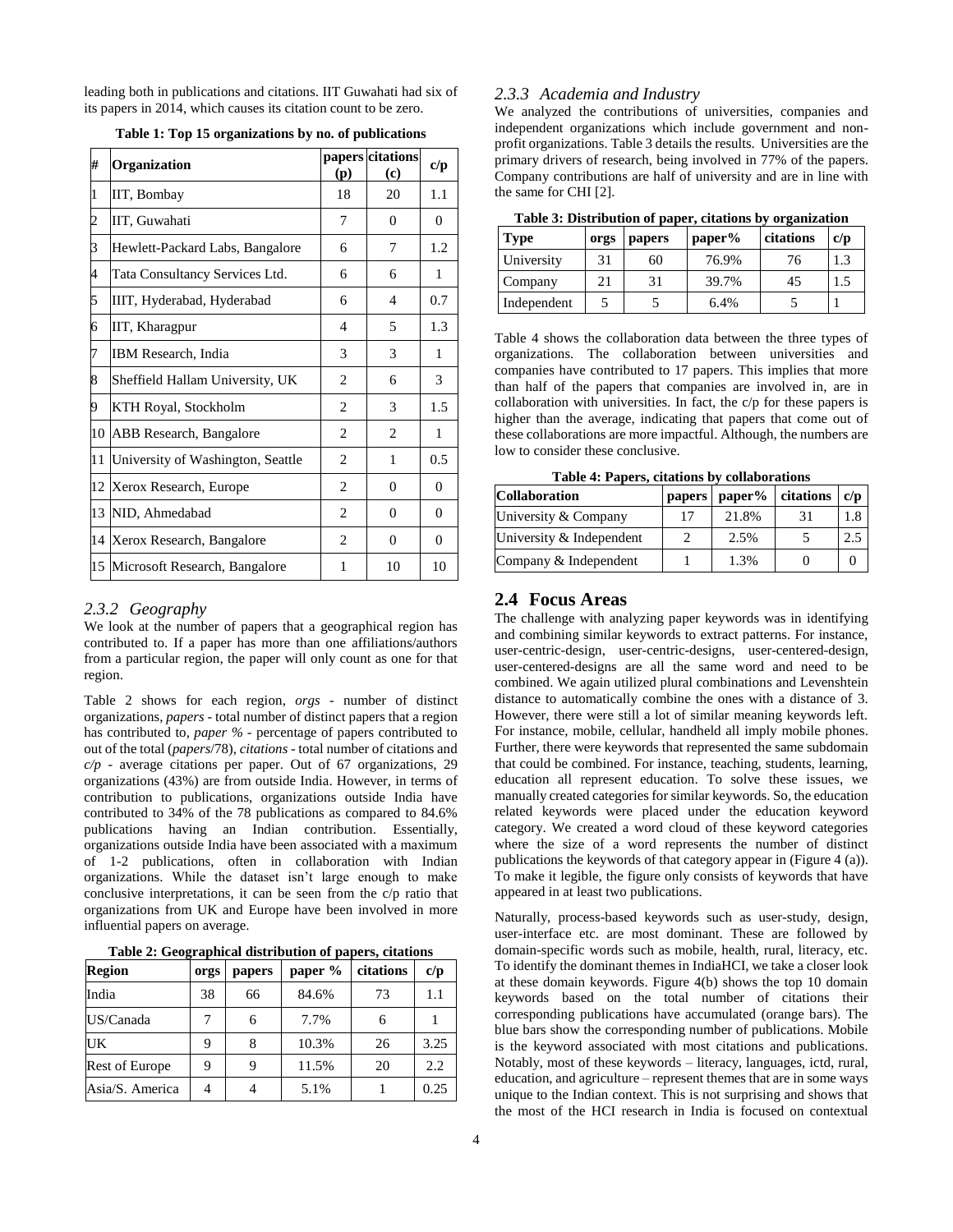

**Figure 4 (left to right): (a) Word cloud for keyword categories based on the number of publications the keywords have appeared in (b) top 10 domain keywords by citations**

issues. Naturally, any paper published in these domains is relevant to other researchers working in the same domain and consequently such papers have relatively higher citations.

## **3. DISCUSSION**

We have analyzed the growth, spread, collaboration and focus areas of IndiaHCI along the lines of authorship, organizations, geography, gender and keywords and their respective impact in terms of number of publications and citations. We now discuss the issues that came out as a result of analysis and the factors that could contribute towards the advancing the field and the conference.

While the number of citations usually increases over time and the numbers will definitely improve over time, the low citation counts need to be looked into more deeply. One of the reasons is that IndiaHCI is not limited by a certain subdomain, but by a regional area. This makes it a direct competitor of more reputed conferences such as CHI for researchers' best works. Consequently, as we see from the keyword themes, the few contextual themes where a community is formed around them sees good citations, but others don't. However, another reason could be the infrequent appearance of IndiaHCI in top search results. We noticed this again and again during data collection – while some of it has to do with relevant results from CHI and others dominating the results, some of it is also due to the unorganized nature of the conference data on the web.

The relatively low repeat authorship can perhaps be attributed to the low number of PhD students in the field, among other reasons. While this hypothesis needs further analysis, PhD students working on long projects that publish on a yearly or biyearly basis form a large part of repeat authorship. Another side of this argument is the distancing of a lot of students from research (or research in India) after the completion of their program. CHI, for instance, has repeat authors who started publishing in the 1980s as graduate students and are still publishing as coauthors with their students [5]. While the comparisons with CHI may not entirely be fair, they can help us gain some valuable insights.

A key finding was that collaborative works resulted in more citations. This is encouraging and prompts us to seek ways to promote these collaborations. Another indicator of greater citations are domain keywords. Works that deal with themes of common interest see more citations. One potential direction to consider could be something akin to communities at CHI. Communities at

CHI are a forum for researchers with a common domain of interest to gather and advance their area through the conference. These can work to solidify existing participation, enhance collaboration, and shape and move the common areas of interest forward.

Our present analysis is in no way exhaustive and there are multiple avenues for investigation. Our analysis focuses mostly on analyzing the publication demographics, citations and content. There are further analyses that could shed more light, but for which the data is not readily available. The submissions and acceptance data is not public. These could provide some valuable insights into the publications submitted geographically, organizationally and demographically and their corresponding acceptance ratios. Further, more in-depth techniques such as co-word analysis [6] can be useful in identifying how different subdomains interact with each other.

While our work draws comparisons with CHI and HRI, because these are conferences in the same field who Scientometric data was readily available, the comparisons are only indicative because of their diversity. CHI is the largest HCI conference, naturally attracting the researchers' best works and HRI focuses on a specialized area. IndiaHCI is a regional conference which enables researchers to present papers, but also provides a forum for engagement with peers, participate in workshops, and a common ground for industry and academia. A comparison with regional conference will be informative.

## **4. CONCLUSION**

In this paper, a Scientometric analysis of the five years of IndiaHCI was performed. We looked at growth, spread, collaboration, focus and impact of the conference using a variety of data and provide a description and interpretation of results. We believe such reflections are necessary for any conference, especially the newer ones and hope that this work provides a valuable step in the evolution of IndiaHCI.

## **5. REFERENCES**

- [1] Bartneck, C. 2011. The end of the beginning: a reflection on the first five years of the HRI conference. *Scientometrics*. 86, 2 (Feb. 2011), 487–504.
- [2] Bartneck, C. and Hu, J. 2009. Scientometric analysis of the CHI proceedings. *Proceedings of the 27th*